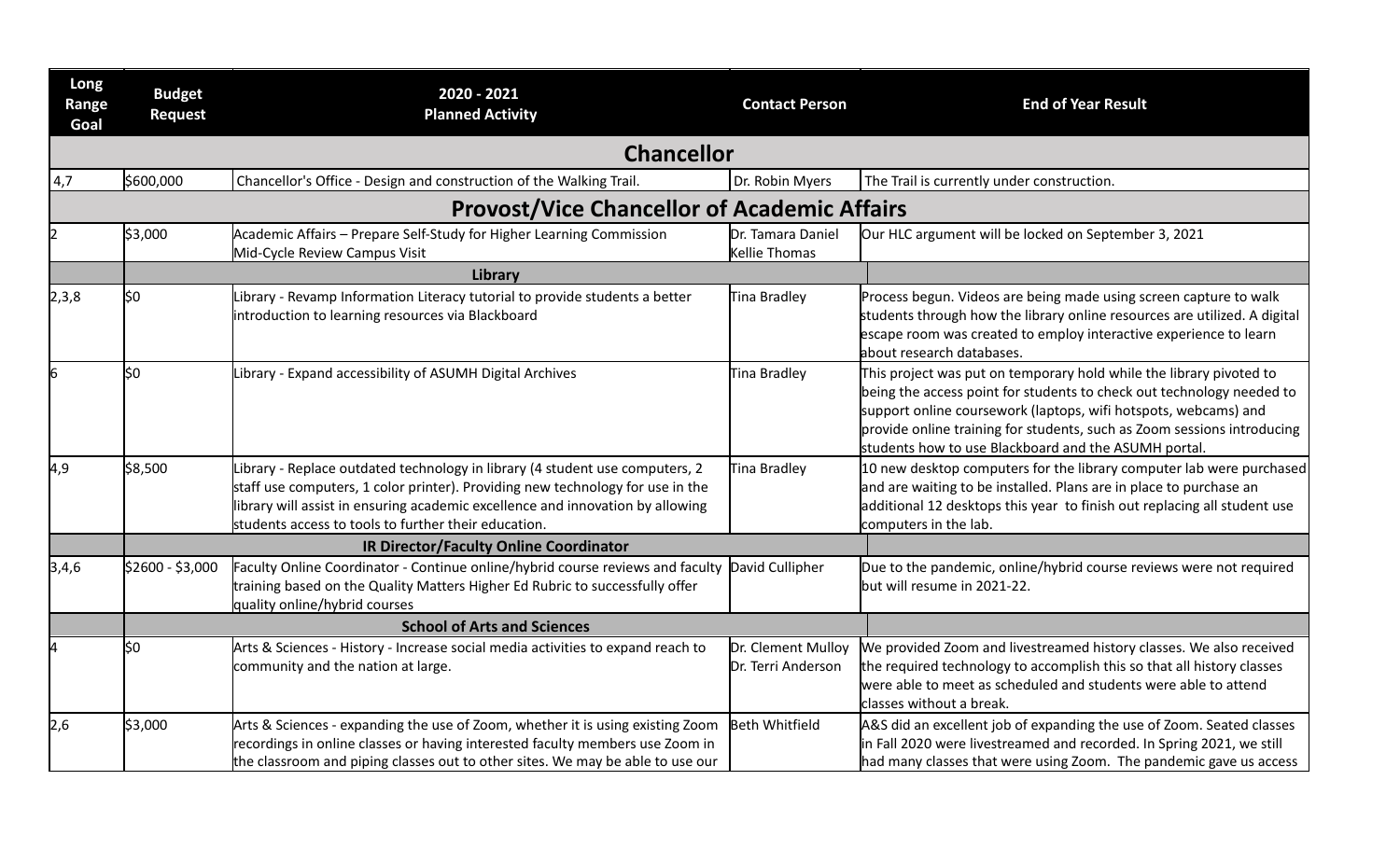|                |          | current equipment. After we look at the schedule for next year I can tell if we<br>need equipment.                                                                                                                                                                                                                                                                                                                                                                                                                                                                                                                                                            |                       | to funding that ASUMH used to purchase good streaming/recording<br>equipment.                                                                                                                                                                                                                                                                                                                                                                                                        |
|----------------|----------|---------------------------------------------------------------------------------------------------------------------------------------------------------------------------------------------------------------------------------------------------------------------------------------------------------------------------------------------------------------------------------------------------------------------------------------------------------------------------------------------------------------------------------------------------------------------------------------------------------------------------------------------------------------|-----------------------|--------------------------------------------------------------------------------------------------------------------------------------------------------------------------------------------------------------------------------------------------------------------------------------------------------------------------------------------------------------------------------------------------------------------------------------------------------------------------------------|
| 2,8            | \$2,500  | Arts & Sciences - reducing the amount of time required to get an<br>underprepared student (remedial student) into a credit bearing gateway course.<br>This will take excellent advising practices. Travel expenditures needed to<br>continue to send faculty members to professional developments on these<br>topics.                                                                                                                                                                                                                                                                                                                                         | <b>Beth Whitfield</b> | We have two comp I classes this fall with co-requisite support. We have<br>removed all prerequisites from applied math, tech math, and QR. The<br>underprepared student takes a co-requisite class instead. We have<br>reduced the number of prereqs to college algebra from 3 to 2. We also<br>have a co-req for students within 2 ACT points of entering college<br>algebra. We have not needed travel monies as the pandemic moved all<br>Strong Start to Finish meetings online. |
| 2,3,4,6        | \$0      | Physical Education - The plan is to offer the Concepts of Physical Activity class<br>fully online.                                                                                                                                                                                                                                                                                                                                                                                                                                                                                                                                                            | Matt Klinger          | The Concepts of Physical Activity class was successfully converted to the<br>online format.                                                                                                                                                                                                                                                                                                                                                                                          |
| 1, 2, 7, 9, 11 | \$400    | Physical Education - Host an ADIL intramural football jamboree on the ASUMH<br>campus.                                                                                                                                                                                                                                                                                                                                                                                                                                                                                                                                                                        | Matt Klinger          | All of the jamborees and tournaments were already being hosted by the<br>other schools in the league. We still plan on hosting a jamboree this<br>year as long as there are not any Covid restrictions.                                                                                                                                                                                                                                                                              |
| 2,6,8          | \$2,500  | Developmental Education - The Developmental Educational redesign will<br>require travel to conferences. We would also like to request travel money for<br>professional development opportunities. (AAC, CRIa-ar, Student Success<br>Symposium, ArkAde)                                                                                                                                                                                                                                                                                                                                                                                                        | <b>Brandy Proctor</b> | Due to Covid, all of our conferences were changed to Zoom. We did not<br>use any travel money. Eventually, we would like to get back to<br>attending conferences in person, until then, we will attend virtual<br>conferences.                                                                                                                                                                                                                                                       |
| 2,5            | \$1,500  | Teacher Education - To continue to provide support to students for career<br>readiness by creating a simulated elementary and mid-level classroom.                                                                                                                                                                                                                                                                                                                                                                                                                                                                                                            | Laura Knox            | We continue to develop the simulated classroom.                                                                                                                                                                                                                                                                                                                                                                                                                                      |
|                | ļ\$0     | Teacher Education - Provide a student workspace for students to use equipment Beth Whitfield<br>and supplies for projects.                                                                                                                                                                                                                                                                                                                                                                                                                                                                                                                                    |                       | We added a workspace for students with laminating machines and<br>supplies for projects.                                                                                                                                                                                                                                                                                                                                                                                             |
| 2,3            | l\$0     | Sociology, Department of Social Sciences - Review Days Before Each Big Exam                                                                                                                                                                                                                                                                                                                                                                                                                                                                                                                                                                                   | Sheila Priest         | We added the review days before each exam. Doing so, we saw a 15%<br>increase in overall student exam grades.                                                                                                                                                                                                                                                                                                                                                                        |
| 2,3,4,9        | \$40,000 | English - To plan, develop, and pilot a co-requisite model for Composition I. As<br>the corequisite aspect of these classes focuses on intense face-to-face teaching,<br>the use of laptops in D100 and D101 is imperative for the lecture portion of<br>course material delivery. To achieve this plan, we need state of the art<br>technology in the two composition labs as the equipment we have is out of<br>date and its form (regular computers) is not conducive to a lecture and writing<br>lab course. Also, as the Writing Lab will be often used to support these<br>students, new computers are needed in the Writing Lab. The current computers | Rebecca Baird         | We developed and piloted a co-requisite class for Comp I. As a result of<br>working with Arkansas Strong Start to Finish, we reworked the plan in<br>the spring of 2021 and have a new structure in place for 2021-2022.<br>Our laptops needs seem to have been budgeted for, but were not<br>ordered. As a result, we asked for laptops for both D100 and D101 for<br>2021-2022.                                                                                                    |
|                |          | in the Writing Lab are running Windows 7 and consistently do not function.<br>Therefore: the English faculty are requesting new laptops that would be<br>tethered to the tables in D100 and D101. There are 24 stations in each room.<br>These would be used for the Dev Writing class leading to the Composition I<br>class. Additionally, the faculty computers in both of those labs are in excess of<br>five years old and need to be replaced to run current software. Furthermore,<br>the faculty would like to request standing desks for their health and a standing                                                                                  |                       | The standing desk/adjustable lectern was not put in place. We were told<br>to see what was already available on campus.<br>The faculty computers were replaced 8.15.2021.                                                                                                                                                                                                                                                                                                            |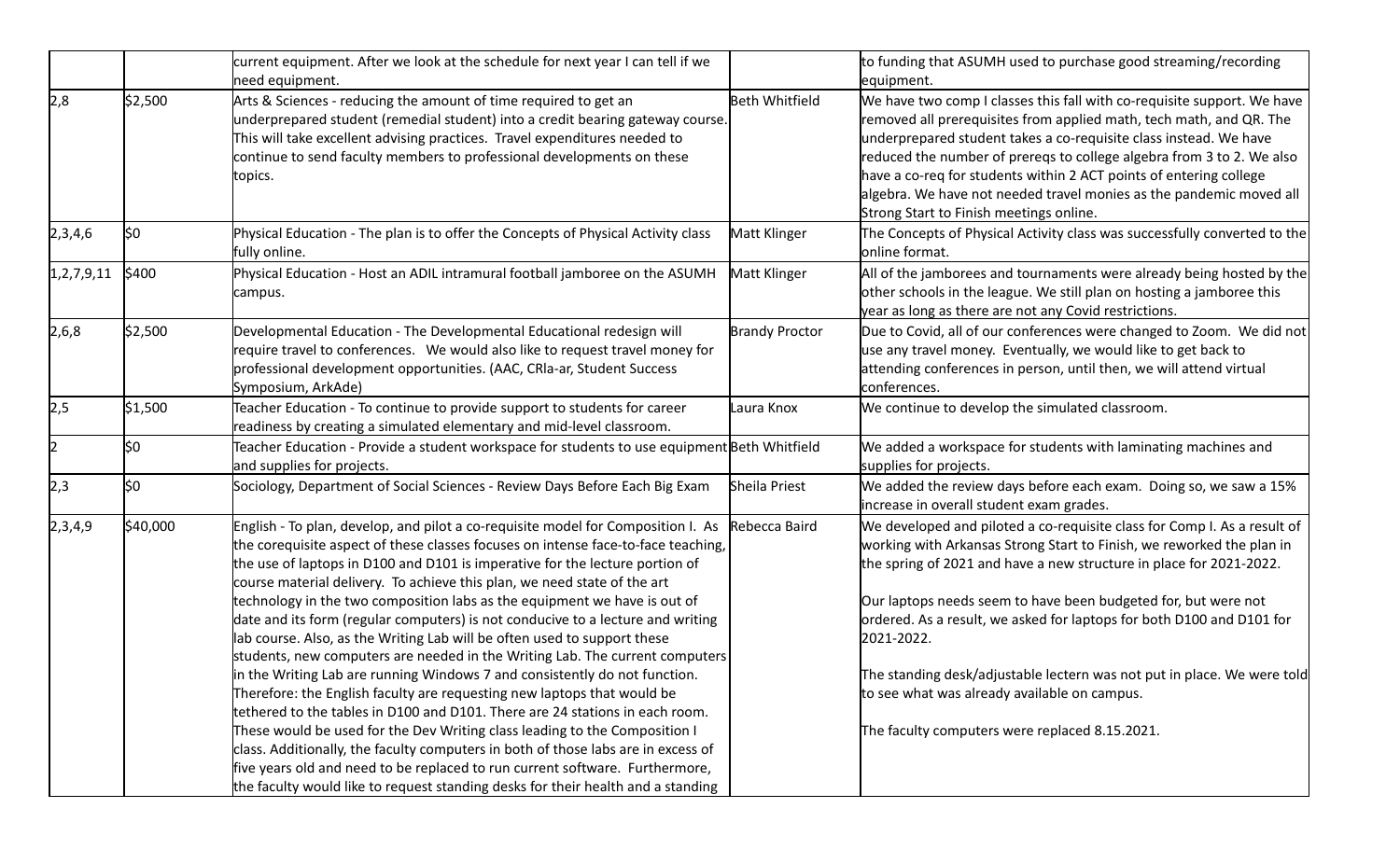|       |                                   | desk or adjustable podium in D100/D101 so that the lectern could be adjusted                                                                                                                                                                                                                                                                                                                                                                                                                                                                                                                                                                                                                                                                                                                                                                                                                                                                                                                                                                                                                                                                                   |                               |                                                                                                                                                                                                                                                                                                                    |
|-------|-----------------------------------|----------------------------------------------------------------------------------------------------------------------------------------------------------------------------------------------------------------------------------------------------------------------------------------------------------------------------------------------------------------------------------------------------------------------------------------------------------------------------------------------------------------------------------------------------------------------------------------------------------------------------------------------------------------------------------------------------------------------------------------------------------------------------------------------------------------------------------------------------------------------------------------------------------------------------------------------------------------------------------------------------------------------------------------------------------------------------------------------------------------------------------------------------------------|-------------------------------|--------------------------------------------------------------------------------------------------------------------------------------------------------------------------------------------------------------------------------------------------------------------------------------------------------------------|
|       |                                   | to accommodate height differences. Equipment needs to be in place by the                                                                                                                                                                                                                                                                                                                                                                                                                                                                                                                                                                                                                                                                                                                                                                                                                                                                                                                                                                                                                                                                                       |                               |                                                                                                                                                                                                                                                                                                                    |
|       |                                   | beginning of the academic year of 2020-2021.                                                                                                                                                                                                                                                                                                                                                                                                                                                                                                                                                                                                                                                                                                                                                                                                                                                                                                                                                                                                                                                                                                                   |                               |                                                                                                                                                                                                                                                                                                                    |
| 2,6   | \$5,000                           | Agriculture - to continue with the new daytime adjunct. To continue to have her Beth Whitfield<br>recruit specifically for the agri department and to continue to help her generate<br>interest in the program by allowing her to take students on field trips or to have<br>an agri event on campus.                                                                                                                                                                                                                                                                                                                                                                                                                                                                                                                                                                                                                                                                                                                                                                                                                                                          |                               | We lost our daytime adjunct and have not been able to replace her. We<br>had to quit recruiting at the high schools because of covid. The agri<br>program is in decline after being forced online.                                                                                                                 |
| 2,4,8 | \$2,600                           | Tutoring Center - In September, we were notified that due to Act 763, the<br>Higher Education Classification and Compensation Act, our 2 part-time<br>employees should have been given pay raises on July 1, but that failed to<br>happen. We raised their pay and paid them the back pay that was due. Our<br>budget had to absorb this unexpected pay increase. We are asking for an<br>additional \$2000 to help off-set their pay increases and to provide additional<br>tutoring hours. During the regular term (fall and spring) we are currently open<br>9:00-6:30 Monday and Tuesday and 9:00-4:00 Wednesday and Thursday. We<br>are not open on Friday. During the summer, our hours vary depending on the<br>student usage. Having \$2000 added to our budget would help with the<br>increased hourly wages from Act 763 and also allow us to expand our hours of<br>operation. We would also like to have a small travel fund available. There are<br>some wonderful conferences that would benefit our tutors. (The Student<br>Success Symposium on the UCA campus is a great conference.) Budget is<br>part-time labor and travel to conferences. | <b>Brandy Proctor</b>         | Because of Covid, we did not require as much of the part-time labor as<br>expected, and did not travel to any conferences. Now that classes are<br>resuming on campus, we should go back to normal tutoring hours, and<br>hopefully be able to attend conferences.                                                 |
|       |                                   | <b>School of Business and Technology</b>                                                                                                                                                                                                                                                                                                                                                                                                                                                                                                                                                                                                                                                                                                                                                                                                                                                                                                                                                                                                                                                                                                                       |                               |                                                                                                                                                                                                                                                                                                                    |
|       | $ 2,3,4,5,6,1 $ \$3,000 - \$5,000 | School of Business & Technology - CIS - Identify new potential recruitment<br>events/opportunities within the community and greater participation in<br>student-centric activities and events to showcase and promote CIS programs                                                                                                                                                                                                                                                                                                                                                                                                                                                                                                                                                                                                                                                                                                                                                                                                                                                                                                                             | Karen Heslep                  | Due to COVID we did increase our involvement or create any new<br>recruitment events.                                                                                                                                                                                                                              |
| 2,4,6 | \$3,000 - \$5,000                 | School of Business & Technology - CIS - Examine the possibility of incorporating<br>ZOOM Video Conferencing into other CIS programs                                                                                                                                                                                                                                                                                                                                                                                                                                                                                                                                                                                                                                                                                                                                                                                                                                                                                                                                                                                                                            | Karen Heslep                  | COVID created a great opportunity to test the use of Zoom in all<br>disciplines in the School. We are doing further research into a virtual<br>desktop in Networking and Mechatronics.                                                                                                                             |
|       | \$1250                            | Complete a Self-Study of the Criminal Justice program and schedule a program<br>visit                                                                                                                                                                                                                                                                                                                                                                                                                                                                                                                                                                                                                                                                                                                                                                                                                                                                                                                                                                                                                                                                          | Karen Heslep<br>Tim Bentley   | The self-study was completed and received a positive review. Results<br>are on file with ADHE.                                                                                                                                                                                                                     |
| 1,2,3 | \$300                             | School of Business and Technology - Dean - Ensure academic excellence and<br>innovation through exploring 2+2 programs with 4-year universities in<br>Hospitality Management.                                                                                                                                                                                                                                                                                                                                                                                                                                                                                                                                                                                                                                                                                                                                                                                                                                                                                                                                                                                  | Karen Heslep<br>Leda Thompson | The Hospitality Program did not meet viability requirements and was<br>moved to inactive.                                                                                                                                                                                                                          |
|       | Unknown                           | Welding - The plan for the upcoming year is to identify and implement new<br>equipment that is up-to-date and current with the newest technology<br>standards. By doing this, it will allow students to be more knowledgeable with<br>equipment as they move into the workforce.                                                                                                                                                                                                                                                                                                                                                                                                                                                                                                                                                                                                                                                                                                                                                                                                                                                                               | <b>Rick Hastings</b>          | Due to the Covid restraint, we maintained what was implemented but<br>did not look further into new equipment other than equipment that<br>would further enhance teaching during a shutdown. We focused on<br>trying to remain safe during the Covid shutdowns while maintaining<br>face to face hands on classes. |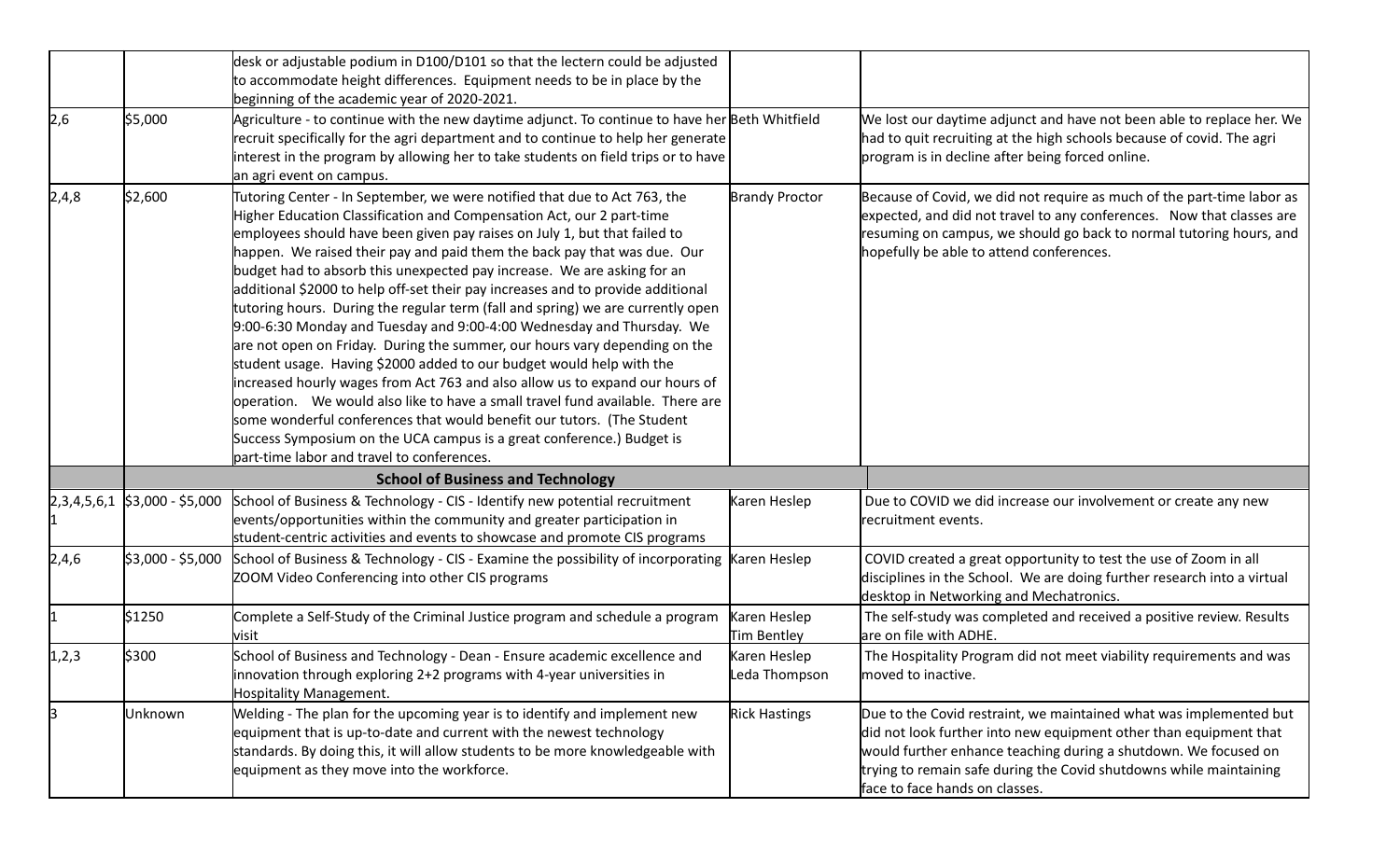|     | <b>School of Health Sciences</b>            |                                                                                                                                                                                                                                              |                                   |                                                                                                                                                                                                                                                                                                                   |
|-----|---------------------------------------------|----------------------------------------------------------------------------------------------------------------------------------------------------------------------------------------------------------------------------------------------|-----------------------------------|-------------------------------------------------------------------------------------------------------------------------------------------------------------------------------------------------------------------------------------------------------------------------------------------------------------------|
|     | lSO.                                        | CNA - Certified Nursing Assistant Program - Complete a bi-annual Renewal<br>Application and submit to the Arkansas Office of Long Term Care.                                                                                                 | Julia Gist                        | A Renewal Application was submitted to the Arkansas Department of<br>Human Services, Division of Provider Services & Quality Assurance and<br>approval received on November 3, 2020. The approval expires on<br>7/28/22.                                                                                          |
|     | ISO.                                        | PN Program - Complete a Self-Study and Site Visit by the Arkansas Board of<br>Nursing.                                                                                                                                                       | Julia Gist                        | A self study was submitted and site visit conducted by the Arkansas<br>State Board of Nursing in November 2020. ASUMH LPN program<br>received Continued Full Approval by the ASBN on January 8, 2021. The<br>approval is in effect for 5 years.                                                                   |
|     | ISO.                                        | RN Program - Complete a Self-Study and host a Site Visit for the Arkansas Board<br>of Nursing.                                                                                                                                               | Julia Gist                        | A self study was submitted and site visit conducted by the Arkansas<br>State Board of Nursing in November 2020. ASUMH RN program<br>received Continued Full Approval by the ASBN on January 8, 2021. The<br>approval is in effect for 5 years.                                                                    |
|     | ļ\$0                                        | Paramedic Program - Review and revise the current Paramedic Program course<br>requirements as needed.                                                                                                                                        | Julia Gist                        | Changes were made in the Paramedic program to decrease total hours<br>in the program and to offer options for fulfilling the Anatomy and<br>Physiology prerequisite requirement. A new program director has been<br>hired and will continue to evaluate the current curriculum for changes<br>that may be needed. |
|     |                                             | <b>Vice Chancellor Operations/Director of Career Pathways</b>                                                                                                                                                                                |                                   |                                                                                                                                                                                                                                                                                                                   |
|     | <b>Career Pathways</b>                      |                                                                                                                                                                                                                                              |                                   |                                                                                                                                                                                                                                                                                                                   |
| 2,8 | l\$0                                        | Career Pathways - To increase the number of students completing<br>certificates/degrees in CPI program                                                                                                                                       | Laura Yarbrough                   | Career Pathways achieved a significant increase in the number of<br>certificates/degrees in 2020-21 (68) compared to 2019-20 (48). Goal<br>was met.                                                                                                                                                               |
|     | <b>Physical Plant &amp; Police Services</b> |                                                                                                                                                                                                                                              |                                   |                                                                                                                                                                                                                                                                                                                   |
|     | \$150,000                                   | Physical Plant - Seal all roads and lots on campus                                                                                                                                                                                           | Laura Yarbrough<br>Nickey Robbins | All roads are sealed and the lots will have the cracks sealed again this<br>lwinter                                                                                                                                                                                                                               |
|     | \$100,000                                   | Physical Plant - Update equipment Maintenance and Custodial, Mini Trucks and Nickey Robbins<br>Zero turn mowers custodial equipment                                                                                                          |                                   | We have added two zero turn mowers and added a new disk mower for<br>the field to be mowed with                                                                                                                                                                                                                   |
| 2,3 | \$350,000                                   | Physical Plant - Create a community walking trail                                                                                                                                                                                            | Robin Myers<br>Nickey Robbins     | The Trail is under construction                                                                                                                                                                                                                                                                                   |
|     | \$100,000                                   | Physical Plant - Upgrade the HVAC system in various building, Gotaas needs a<br>backup boiler. Back up pump in inventory in case of pump failure on the cooling Kelly Henderson<br>loop in the CDC and another on the cooling loop in Gotaas | Nickey Robbins                    | We hope to start this in the next year                                                                                                                                                                                                                                                                            |
|     |                                             | <b>Computer Services</b>                                                                                                                                                                                                                     |                                   |                                                                                                                                                                                                                                                                                                                   |
|     | \$50,000                                    | Computer Services - Update Wi-Fi across the campus                                                                                                                                                                                           | Tamya Stallings                   | Completed Fall 2020                                                                                                                                                                                                                                                                                               |
|     | \$40,000                                    | Computer Services – Update intercoms across campus and add to the technical Tamya Stallings<br>center                                                                                                                                        |                                   | Covid delayed this process. We are looking into doing this project during<br>the 2021-2022 year.                                                                                                                                                                                                                  |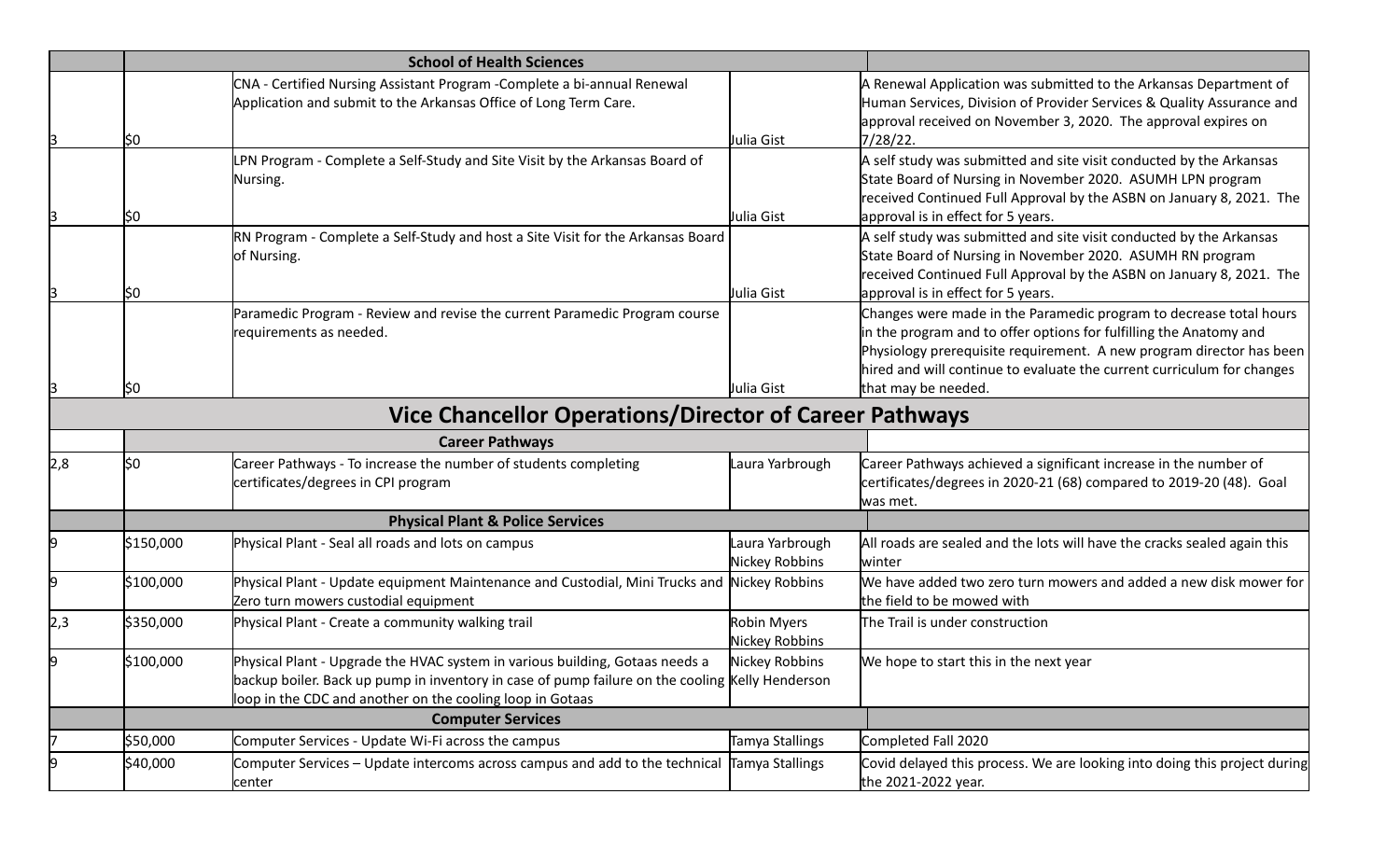| 19   | \$100,000 | Computer Services - Upgrade Faculty/Staff Computers                                                                                                                                                               | Tamya Stallings               | Majority of Faculty/Staff computers were updated during the Fall 2020.<br>Additional updates are scheduled for the 2021-2022 year to finalize any                                        |
|------|-----------|-------------------------------------------------------------------------------------------------------------------------------------------------------------------------------------------------------------------|-------------------------------|------------------------------------------------------------------------------------------------------------------------------------------------------------------------------------------|
| 9    | \$100,000 | Computer Services - Upgrade campus network backbone                                                                                                                                                               | Tamya Stallings               | remaining faculty/staff upgrades needed.<br>Completed Fall 2020                                                                                                                          |
|      | \$75,000  | Computer Services - Add Integrity First, Dryer, McClain, Tech Center,<br>Maintenance and Roller to the door lock system                                                                                           | Tamya Stallings               | Completed Fall 2020                                                                                                                                                                      |
|      | \$100,000 | Computer Services - Upgrade technology in classrooms                                                                                                                                                              | Tamya Stallings               | Yamaha devices were added to the classrooms for zoom capability.<br>There will be additional classroom technology added to rooms during<br>the 2021-2022 year.                           |
|      | \$25,000  | Computer Services - Migrate various technology services to SaaS/cloud                                                                                                                                             | Tamya Stallings               | Blackboard was moved to the Cloud July 2020, the ERP will be moved to<br>the cloud during 2021-2022.                                                                                     |
|      | Unknown   | Computer Services – Continue to automate processes across the various areas<br>of admissions, financial aid, billing, fiscal, etc.                                                                                | Tamya Stallings               | Student account creation was streamlined during 2020-2021 year. This<br>will continue into the 2021-2022 year as we move the ERP to Banner.                                              |
|      | \$0       | Computer Services - Implement password reset server                                                                                                                                                               | Tamya Stallings               | Completed Fall 2020                                                                                                                                                                      |
|      | \$25,000  | Computer Services - Implement new Help Desk software                                                                                                                                                              | Tamya Stallings               | First phase was completed in August 2021 with full fledge help desk<br>being done in Spring 2022.                                                                                        |
|      | Unknown   | Computer Services – Update student lab computers across campus                                                                                                                                                    | Tamya Stallings               | Covid delayed this process since we were not on site. New laptops<br>were purchased for D100, D101, M309, M311 August 2021. Remaining<br>labs will be updated during the 2021-2022 year. |
|      | Unknown   | Computer Services – update the firewall at both onsite and Yellville to a<br>newer/more secure technology                                                                                                         | Tamya Stallings               | Completed May 2021                                                                                                                                                                       |
|      |           | <b>Chief Financial Officer</b>                                                                                                                                                                                    |                               |                                                                                                                                                                                          |
|      |           | <b>Human Resources</b>                                                                                                                                                                                            |                               |                                                                                                                                                                                          |
| 4,9  |           | Continued implementation and utilization of technology and software to<br>improve efficiencies and effectiveness of operations.                                                                                   | <b>Lindsey Powers</b>         | Due to the transition to the new Banner ERP, this initiative was<br>postponed until after HR transitions to Banner.                                                                      |
|      |           | <b>Associate Vice Chancellor Communications &amp; Institutional Advancement</b>                                                                                                                                   |                               |                                                                                                                                                                                          |
| 2,11 | \$10,000  | Marketing and Community Relations - Expand the reach of recruiting and<br>marketing efforts by utilizing updated printed materials and adding new<br>billboards.                                                  | Christy Keirn<br>Carla Stroud | Updated print materials were completed with a new direct-mail<br>postcard that will go to all ACT lists. In addition, we added new<br>billboards by Walmart and the college.             |
|      |           | <b>Associate Vice Chancellor Student Affairs/Registrar</b>                                                                                                                                                        |                               |                                                                                                                                                                                          |
|      |           | <b>Testing Center</b>                                                                                                                                                                                             |                               |                                                                                                                                                                                          |
| 8    | l\$0      | Admissions, Testing Center - One week prior to classes starting, have at least<br>80% of high school concurrent student's applications entered, students<br>registered, and required placement test scores input. | Stephanie Beaver              | For the Spring 2021 semester, this goal was accomplished. However, for<br>the Fall 2021 semester we have fallen short. We plan to continue to<br>limprove on this.                       |
|      |           | <b>Student Retention</b>                                                                                                                                                                                          |                               |                                                                                                                                                                                          |